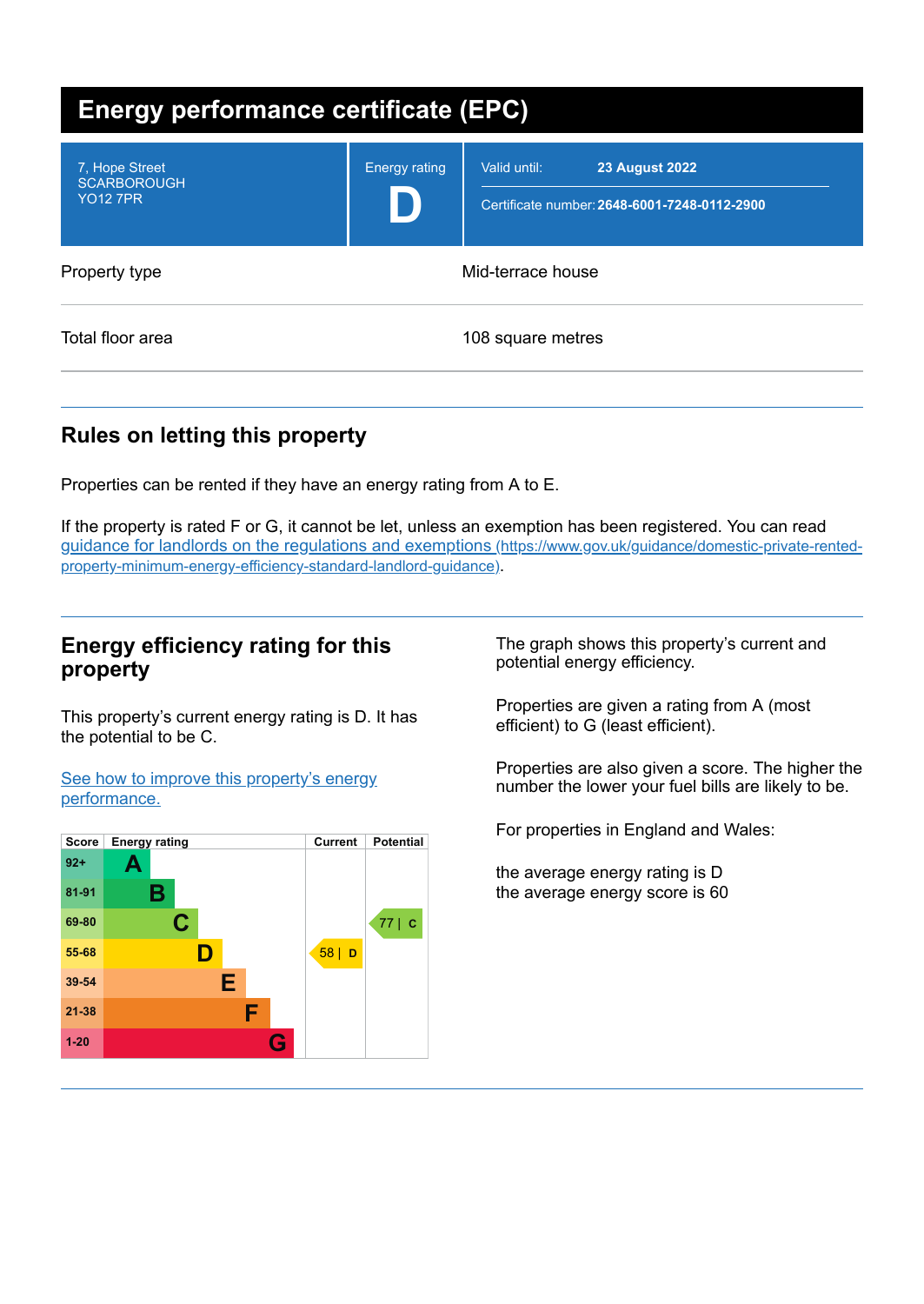## **Breakdown of property's energy performance**

This section shows the energy performance for features of this property. The assessment does not consider the condition of a feature and how well it is working.

Each feature is assessed as one of the following:

- very good (most efficient)
- good
- average
- poor
- very poor (least efficient)

When the description says "assumed", it means that the feature could not be inspected and an assumption has been made based on the property's age and type.

| <b>Feature</b>       | <b>Description</b>                             | Rating    |
|----------------------|------------------------------------------------|-----------|
| Wall                 | Solid brick, as built, no insulation (assumed) | Very poor |
| Roof                 | Pitched, no insulation (assumed)               | Very poor |
| Window               | Fully double glazed                            | Good      |
| Main heating         | Boiler and radiators, mains gas                | Good      |
| Main heating control | Programmer, room thermostat and TRVs           | Good      |
| Hot water            | From main system                               | Good      |
| Lighting             | Low energy lighting in all fixed outlets       | Very good |
| Floor                | Suspended, no insulation (assumed)             | N/A       |
| Secondary heating    | Room heaters, electric                         | N/A       |

#### **Primary energy use**

The primary energy use for this property per year is 256 kilowatt hours per square metre (kWh/m2).

| <b>Environmental impact of this</b><br>property                                                        |                             | This property produces                                                                                                                                                                   | 5.3 tonnes of CO2 |
|--------------------------------------------------------------------------------------------------------|-----------------------------|------------------------------------------------------------------------------------------------------------------------------------------------------------------------------------------|-------------------|
| This property's current environmental impact<br>rating is D. It has the potential to be C.             |                             | This property's potential<br>production                                                                                                                                                  | 2.8 tonnes of CO2 |
| Properties are rated in a scale from A to G<br>based on how much carbon dioxide (CO2) they<br>produce. |                             | By making the recommended changes, you<br>could reduce this property's CO2 emissions by<br>2.5 tonnes per year. This will help to protect the<br>environment.                            |                   |
| Properties with an A rating produce less CO2                                                           |                             |                                                                                                                                                                                          |                   |
| than G rated properties.<br>An average household                                                       | 6 tonnes of CO <sub>2</sub> | Environmental impact ratings are based on<br>assumptions about average occupancy and<br>energy use. They may not reflect how energy is<br>consumed by the people living at the property. |                   |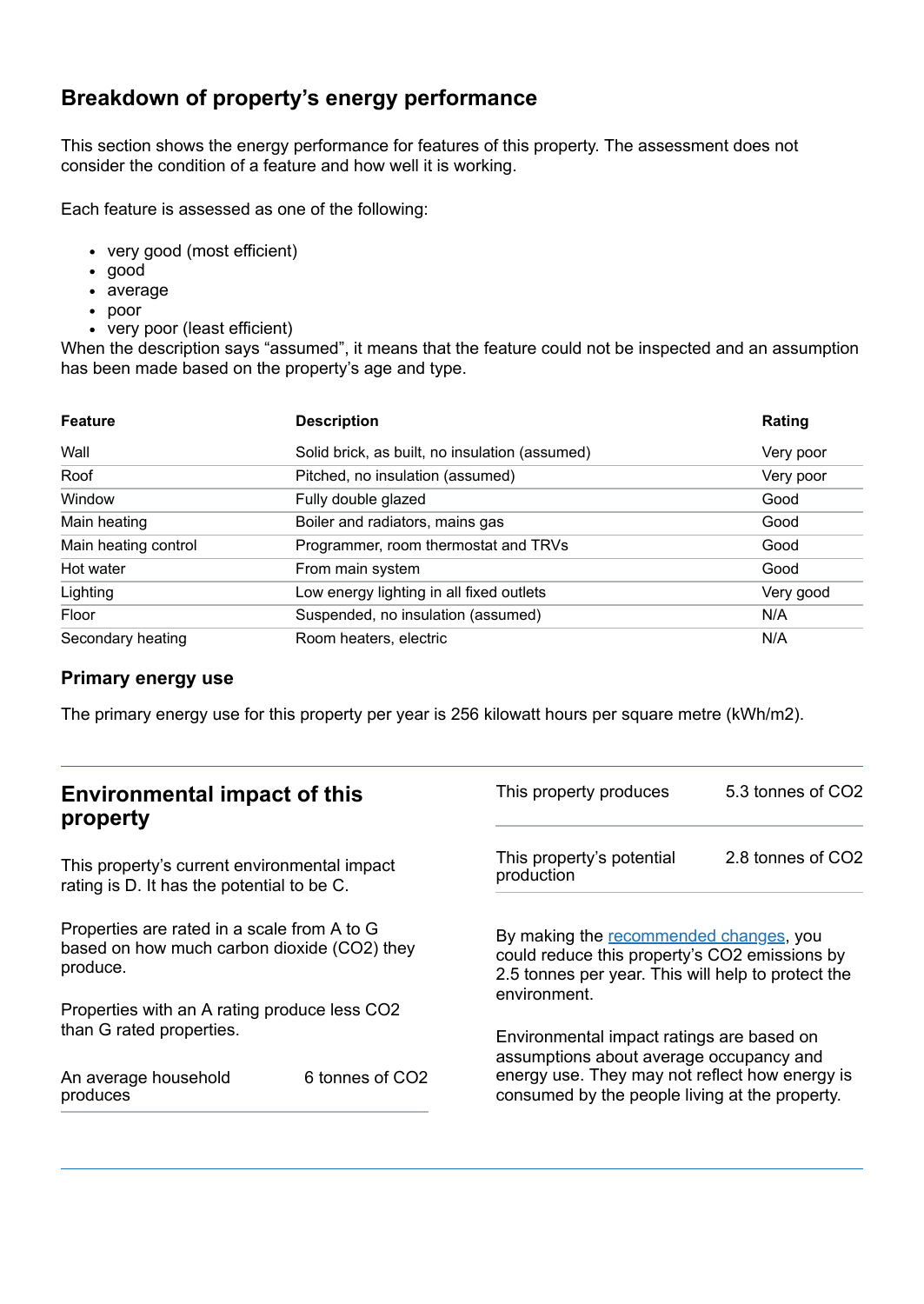## <span id="page-2-0"></span>**Improve this property's energy performance**

By following our step by step recommendations you could reduce this property's energy use and potentially save money.

Carrying out these changes in order will improve the property's energy rating and score from D (58) to C (77).

| <b>Step</b>                             | <b>Typical installation cost</b> | <b>Typical yearly saving</b> |
|-----------------------------------------|----------------------------------|------------------------------|
| 1. Internal or external wall insulation | £4.000 - £14.000                 | £270                         |
| 2. Solar water heating                  | £4.000 - £6.000                  | £24                          |
| 3. Solar photovoltaic panels            | £9,000 - £14,000                 | £209                         |

#### **Paying for energy improvements**

Find energy grants and ways to save energy in your home. [\(https://www.gov.uk/improve-energy-efficiency\)](https://www.gov.uk/improve-energy-efficiency)

### **Estimated energy use and potential savings**

| Estimated yearly energy<br>cost for this property | £1123 |
|---------------------------------------------------|-------|
| Potential saving                                  | £295  |

The estimated cost shows how much the average household would spend in this property for heating, lighting and hot water. It is not based on how energy is used by the people living at the property.

The potential saving shows how much money you could save if you complete each [recommended](#page-2-0) step in order.

For advice on how to reduce your energy bills visit Simple Energy Advice [\(https://www.simpleenergyadvice.org.uk/\)](https://www.simpleenergyadvice.org.uk/).

#### **Heating use in this property**

Heating a property usually makes up the majority of energy costs.

| Estimated energy used to heat this<br>property |                                        |  |
|------------------------------------------------|----------------------------------------|--|
| Type of heating                                | <b>Estimated energy used</b>           |  |
| <b>Space heating</b>                           | 17814 kWh per year                     |  |
| Water heating                                  | 2268 kWh per year                      |  |
| insulation                                     | Potential energy savings by installing |  |
| <b>Type of insulation</b>                      | Amount of energy saved                 |  |
| Loft insulation                                | 3200 kWh per year                      |  |
| Solid wall insulation                          | 6307 kWh per year                      |  |